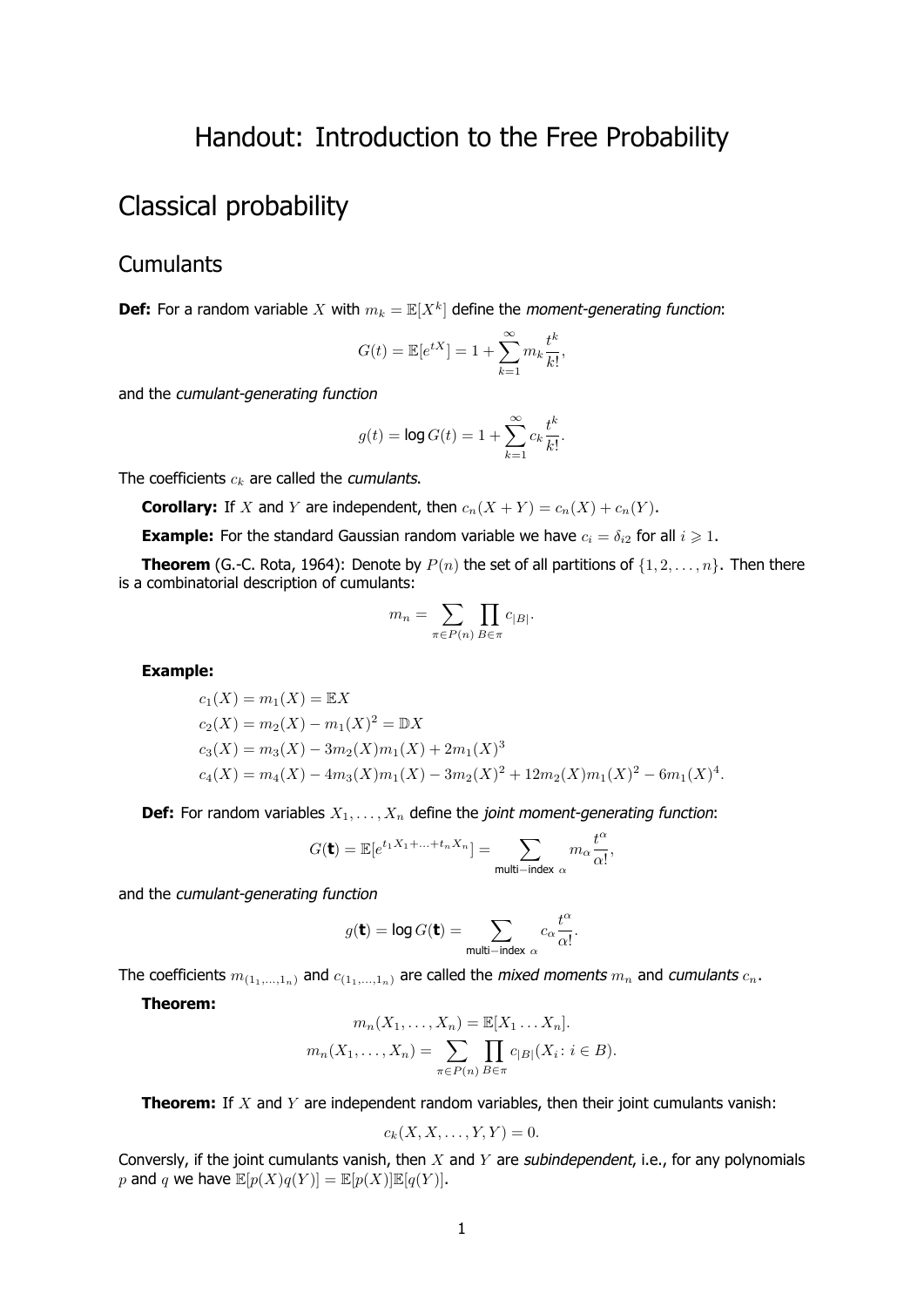## Free probability

### <span id="page-1-0"></span>Non-crossing partitions



Figure 1: Crossing (left) and non-crossing (right) partitions of *{*1*, . . . ,* 8*}*

**Def:** Denote by NC(*n*) the set of all non-crossing partitions of  $\{1, 2, \ldots, n\}$  $\{1, 2, \ldots, n\}$  $\{1, 2, \ldots, n\}$  (see Fig. 1).

#### Free cumulants

**Def:** For a random variable *X* with  $m_k = \mathbb{E}[X^k]$  define the non-crossing or free cumulants  $\kappa_i$ :

$$
m_n=\sum_{\pi\in \mathsf{NC}(n)}\prod_{B\in\pi}\kappa_{|B|}.
$$

Similary to the classical case define the joint free cumulants.

**Example:** Free "Gaussian", i.e., random variable with  $\kappa_i = \delta_{i2}$ , is the Wigner semicircle variable with the density:

$$
\rho(t)=\frac{1}{2\pi}\sqrt{4-t^2}\, \mathbb{1}_{|t|\leqslant 2}.
$$

**Note:**  $\kappa_1 = c_1$ ,  $\kappa_2 = c_2$  and  $\kappa_3 = c_3$ .

#### Non-commutative probability space

**Def:** A pair  $(A, \tau)$ , where A is a complex unital algebra and  $\tau$  a unital linear functional is a noncommutative probability space. An element  $X \in \mathcal{A}$  is a free random variable and  $m_n = \tau[X^n]$  are its moments.

**Example:** Classical probability:  $A = L^{\infty}(\Omega, \mathcal{F}, \mathbb{P})$  with  $\tau = \mathbb{E}$ .

#### Free independence

**Def** (D.-V. Voiculescu, 1987): Free random variables *X* and *Y* are freely independent if

$$
\tau[f_1(X)g_1(Y)\dots f_k(X)g_k(Y)]=0
$$

whenever  $f_i$  and  $g_i$  are polynomials such that  $\tau[f_i(X)] = \tau[g_i(Y)] = 0$ .

**Theorem** (R. Speicher, 1997): It is equivalent to the vanishing of the joint free cumulants.

#### Voiculescu's algorithm

**Def:** For a real measure  $\mu$  define the Stielties transform:

$$
G_X(z) = \int\limits_{\mathbb R} \frac{1}{z-t} \mu(\mathsf{d} t).
$$

**Proposition:** The Stieltjes transform stores the moments of the measure  $\mu$  in the following way:

$$
G(z) = \frac{1}{z} \sum_{n=0}^{\infty} \frac{\int t^n \mu(\mathsf{d}t)}{z^n} = \sum_{n=0}^{\infty} \frac{m_n}{z^{n+1}}.
$$